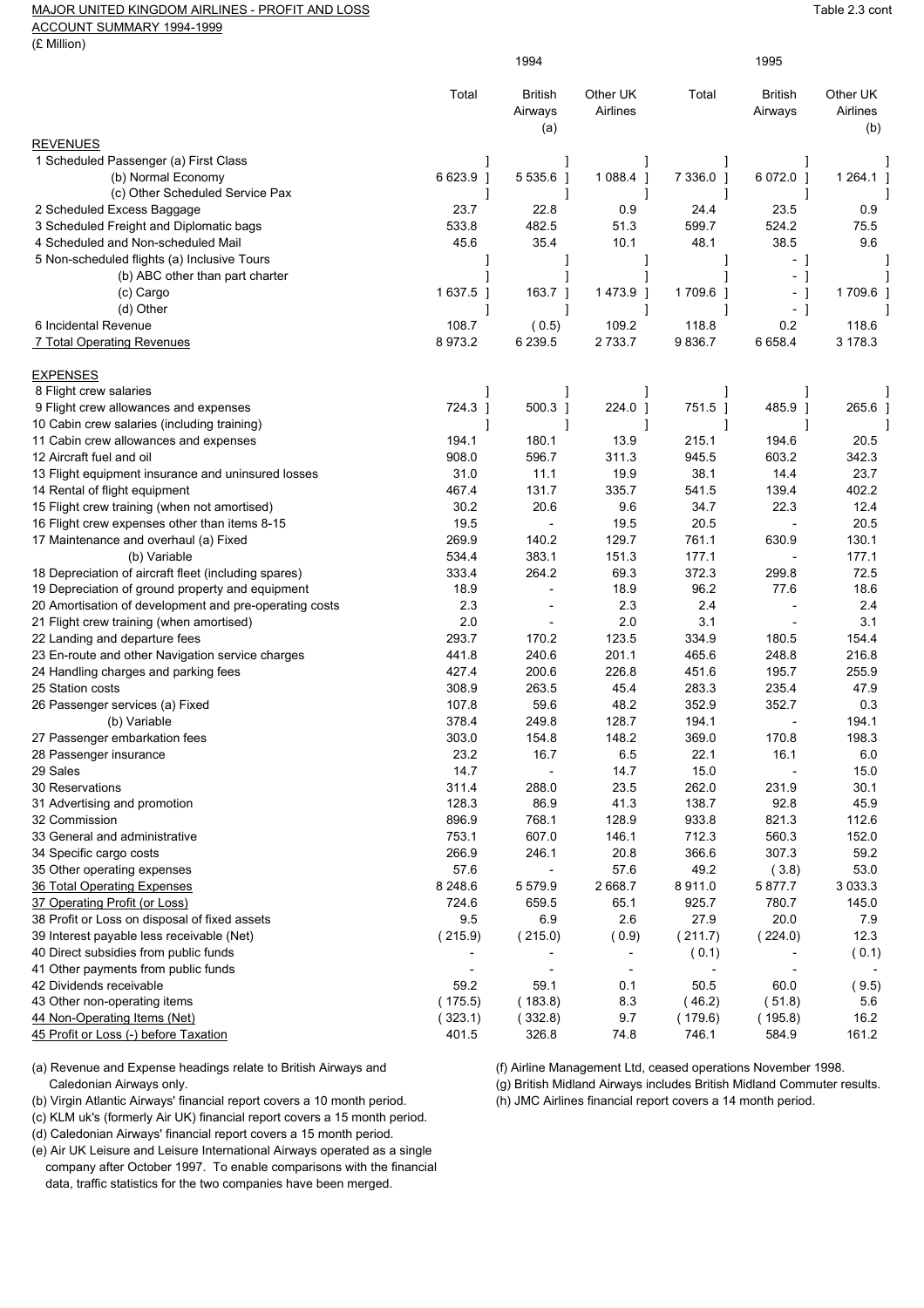## MAJOR UNITED KINGDOM AIRLINES - PROFIT AND LOSS TABLE 2.3 cont

ACCOUNT SUMMARY 1991-1999

(£ Million)

| (£ Million)                                            |                   |                          |                          |                |                           |                      |
|--------------------------------------------------------|-------------------|--------------------------|--------------------------|----------------|---------------------------|----------------------|
|                                                        |                   | 1996                     |                          |                | 1997                      |                      |
|                                                        |                   |                          | Other UK                 |                |                           |                      |
|                                                        | Total             | British<br>Airways       | Airlines                 | Total          | <b>British</b><br>Airways | Other UK<br>Airlines |
|                                                        |                   |                          |                          |                |                           | (c)(d)(e)            |
| <b>REVENUES</b>                                        |                   |                          |                          |                |                           |                      |
| 1 Scheduled Passenger (a) First Class                  |                   |                          |                          |                | 1                         |                      |
| (b) Normal Economy                                     | 8 2 4 1 . 6<br>-1 | 6 599.0 1                | 1642.6 ]                 | 8 9 54.9 ]     | 6792.0]                   | 2 162.9              |
| (c) Other Scheduled Service Pax                        |                   |                          |                          |                |                           |                      |
| 2 Scheduled Excess Baggage                             | 25.3              | 24.0                     | 1.3                      | 21.6           | 19.8                      | 1.8                  |
| 3 Scheduled Freight and Diplomatic bags                | 693.7             | 570.0 1                  | 123.7                    | 686.2          | 588.1 1                   | 98.1                 |
| 4 Scheduled and Non-scheduled Mail                     | 10.5              | - 1                      | 10.5                     | 7.7            | - 1                       | 7.7                  |
| 5 Non-scheduled flights (a) Inclusive Tours            |                   |                          |                          |                |                           |                      |
| (b) ABC other than part charter                        |                   |                          |                          |                |                           |                      |
| (c) Cargo                                              | 1917.3 1          | $16.0$ ]                 | 1901.3 ]                 | 2 117.0 1      | 21.4 ]                    | 2095.6               |
| (d) Other                                              |                   |                          |                          |                |                           |                      |
| 6 Incidental Revenue                                   | 155.1             | $\overline{\phantom{a}}$ | 155.1                    | 199.4          |                           | 199.4                |
| 7 Total Operating Revenues                             | 11 043.4          | 7 209.0                  | 3 8 3 4 4                | 11 986.7       | 7421.3                    | 4 5 6 5.4            |
| <b>EXPENSES</b>                                        |                   |                          |                          |                |                           |                      |
| 8 Flight crew salaries                                 |                   |                          |                          |                |                           |                      |
| 9 Flight crew allowances and expenses                  | 948.8             | 636.0 1                  | 312.8 ]                  | 981.5 1        | 604.7 ]                   | 376.8                |
| 10 Cabin crew salaries (including training)            |                   |                          |                          |                |                           |                      |
| 11 Cabin crew allowances and expenses                  | 238.6             | 215.0                    | 23.6                     | 237.6          | 205.8                     | 31.8                 |
| 12 Aircraft fuel and oil                               | 1 2 3 3 .0        | 792.0                    | 441.0                    | 1 187.3        | 698.0                     | 489.3                |
| 13 Flight equipment insurance and uninsured losses     | 31.4              | 8.0                      | 23.4                     | 30.2           | 6.9                       | 23.3                 |
| 14 Rental of flight equipment                          | 676.3             | 185.0                    | 491.3                    | 659.1          | 91.6                      | 567.5                |
| 15 Flight crew training (when not amortised)           | 41.5              | 25.0                     | 16.5                     | 33.5           | 12.0                      | 21.6                 |
| 16 Flight crew expenses other than items 8-15          | 33.1              |                          | 33.1                     | 63.0           | $\overline{\phantom{a}}$  | 63.0                 |
| 17 Maintenance and overhaul (a) Fixed                  | 818.7             | 635.0                    | 183.7                    | 1 0 5 4 . 7    | 805.3                     | 249.4                |
| (b) Variable                                           | 199.3             |                          | 199.3                    | 229.0          |                           | 229.0                |
| 18 Depreciation of aircraft fleet (including spares)   | 420.1             | 340.0                    | 80.1                     | 496.6          | 391.0                     | 105.6                |
| 19 Depreciation of ground property and equipment       | 116.5             | 93.0                     | 23.5                     | 107.3          | 77.0                      | 30.3                 |
| 20 Amortisation of development and pre-operating costs | (1.8)             |                          | (1.8)                    |                |                           |                      |
| 21 Flight crew training (when amortised)               | 2.8               |                          | 2.8                      | 9.4            |                           | 9.4                  |
| 22 Landing and departure fees                          | 361.4             | 188.0                    | 173.4                    | 376.5          | 183.0                     | 193.6                |
| 23 En-route and other Navigation service charges       | 505.2             | 254.0                    | 251.2                    | 548.4          | 264.0                     | 284.4                |
| 24 Handling charges and parking fees                   | 493.4             | 207.0                    | 286.4                    | 525.0          | 192.6                     | 332.4                |
| 25 Station costs                                       | 347.1             | 299.0                    | 48.1                     | 402.2          | 333.2                     | 69.0                 |
| 26 Passenger services (a) Fixed                        | 491.0             | 376.0                    | 115.0                    | 424.8          | 336.7                     | 88.1                 |
| (b) Variable                                           | 127.8             |                          | 127.8                    | 206.3          |                           | 206.3                |
| 27 Passenger embarkation fees                          | 401.5             | 172.0                    | 229.5                    | 406.0          | 158.7                     | 247.3                |
| 28 Passenger insurance                                 | 34.7              | 28.0                     | 6.7                      | 55.1           | 33.0                      | 22.2                 |
| 29 Sales                                               | 474.8             | 456.0                    | 18.8                     | 125.9          | 103.1                     | 22.8                 |
| 30 Reservations                                        | 37.1              |                          | 37.1                     | 47.8           |                           | 47.8                 |
| 31 Advertising and promotion                           | 173.5             | 110.0                    | 63.5                     | 477.4          | 397.8                     | 79.7                 |
| 32 Commission                                          | 1 041.6           | 916.0                    | 125.6                    | 1 0 3 0.7      | 864.2                     | 166.5                |
| 33 General and administrative                          | 936.9             | 677.4                    | 259.4                    | 1 160.4        | 877.3                     | 283.1                |
| 34 Specific cargo costs                                | 36.5              |                          | 36.5                     | 319.0          | 280.9                     | 38.2                 |
| 35 Other operating expenses                            | 65.4              |                          | 65.4                     | 70.9           |                           | 70.9                 |
| 36 Total Operating Expenses                            | 10 286.1          | 6612.4                   | 3673.7                   | 11 266.0       | 6916.7                    | 4 3 4 9 .3           |
| 37 Operating Profit (or Loss)                          | 757.3             | 596.6                    | 160.7                    | 720.8          | 504.6                     | 216.2                |
| 38 Profit or Loss on disposal of fixed assets          | 22.5              | 20.0                     | 2.5                      | 167.1          | 164.0                     | 3.1                  |
| 39 Interest payable less receivable (Net)              | (178.3)           | (182.0)                  | 3.7                      | (171.2)        | (168.0)                   | (3.2)                |
| 40 Direct subsidies from public funds                  |                   |                          |                          |                |                           |                      |
| 41 Other payments from public funds                    |                   |                          | $\overline{\phantom{a}}$ | $\overline{a}$ | $\overline{\phantom{a}}$  |                      |
| 42 Dividends receivable                                | 131.8             | 131.0                    | 0.8                      | 80.6           | 80.0                      | 0.6                  |
| 43 Other non-operating items                           | 80.3              | 75.0                     | 5.3                      | 5.3            |                           | 5.3                  |
| 44 Non-Operating Items (Net)                           | 56.2              | 44.0                     | 12.2                     | 81.8           | 76.0                      | 5.8                  |
| 45 Profit or Loss (-) before Taxation                  | 813.5             | 640.6                    | 172.9                    | 802.5          | 580.6                     | 222.0                |